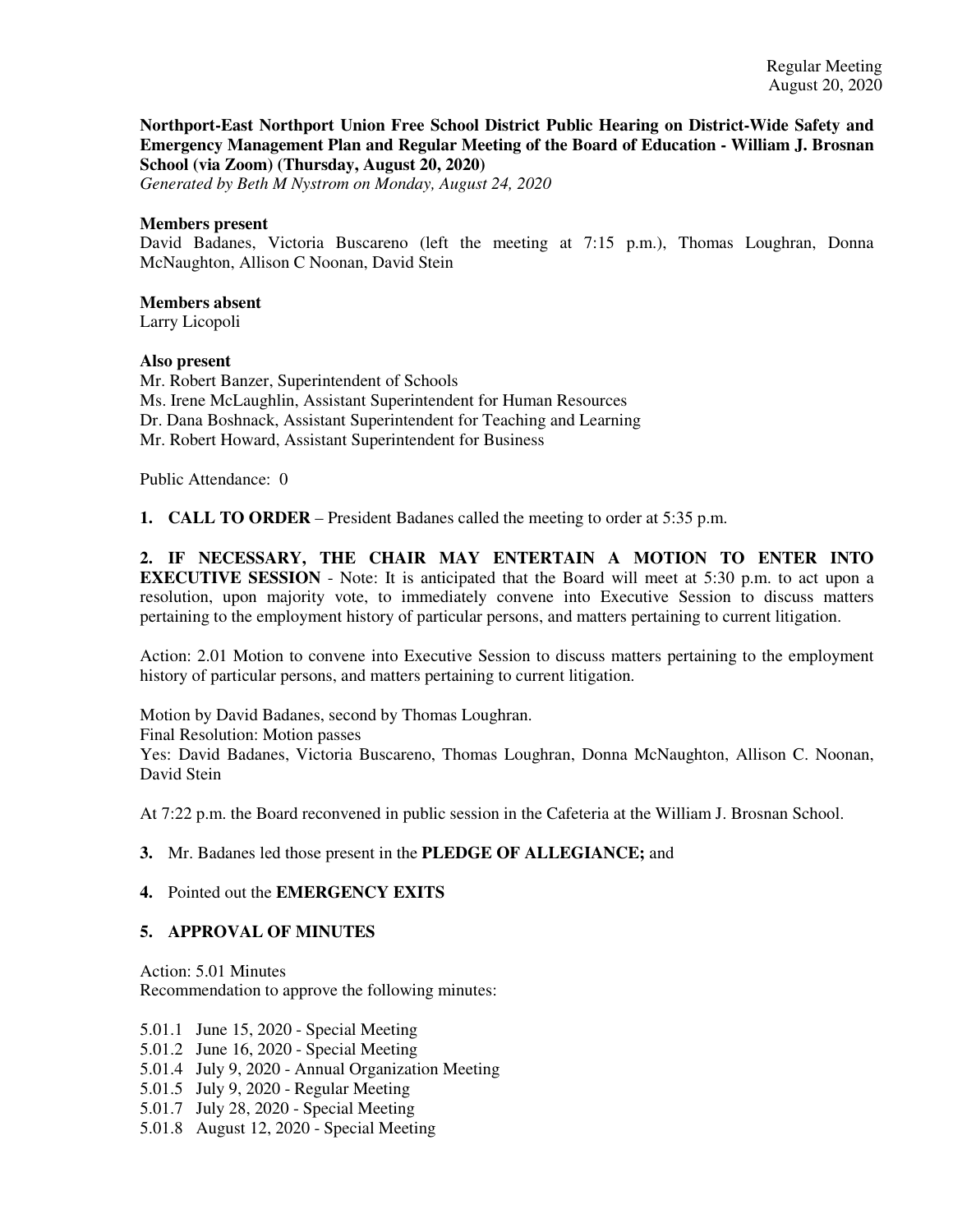Motion by Allison C Noonan, second by David Badanes. Final Resolution: Motion Passes Yes: David Badanes, Thomas Loughran, Donna McNaughton, Allison C Noonan, David Stein

Recommendation to sever the following minutes: 5.01.6 July 20, 2020 - Special Meeting

Motion by Allison C Noonan, second by David Badanes. Final Resolution: Motion Passes Yes: David Badanes, Thomas Loughran, Donna McNaughton, Allison C Noonan, David Stein

Trustee Loughran requested the minutes have more detail regarding the discussion by the Board and community comment.

Recommendation to sever the following minutes: 5.01.3 July 3, 2020 - Special Meeting

Motion by Allison C Noonan, second by David Badanes. Final Resolution: Motion Passes Yes: David Badanes, Thomas Loughran, Donna McNaughton, Allison C Noonan, David Stein

## **6. STUDENT AND STAFF RECOGNITION/ANNOUNCEMENTS FROM THE SUPERINTENDENT OF SCHOOLS**

Action, Presentations: 6.01 Professional Achievement Awards Recommendation to authorize payment of four \$500 awards in accord with the Board-UTN Collective Bargaining Agreement to the following teachers as Professional Achievement Awards for 2019-2020:

- Stephanie Campbell, Ocean Avenue School Instructional Coordinator/Mentor
- Allison Schwabish, Northport High 9-12 School Business
- Lynn Cromeyn, Northport High School 9-12 Music/Band
- Bryan Horan, Northport High School Science
- Robin O'Neill-Gonzales, Northport High School 9-12 Art

Motion by David Badanes, second by Allison C Noonan. Final Resolution: Motion Passes Yes: David Badanes, Thomas Loughran, Donna McNaughton, Allison C Noonan, David Stein

### **7. SPECIAL REPORTS**

Discussion: 7.01 PUBLIC HEARING on District-wide School Safety Plan - Opportunity for public comment regarding the District-wide School Safety Plan

Ms. Irene McLaughlin, Assistant Superintendent for Human Resources, stated that the District-wide School Safety Plan is similar to last years with a couple of changes. The changes were adding a bus monitor and bus driver to the district-wide health and safety committee, adding an infectious disease component to response protocols, and a section to address remote operations was added to the continuity of operations section with some guidance from Altaris. Ms. McLaughlin thanked Mr. Howard and the district-wide health and safety team for their input.

Information: 7.02 School Reopening Update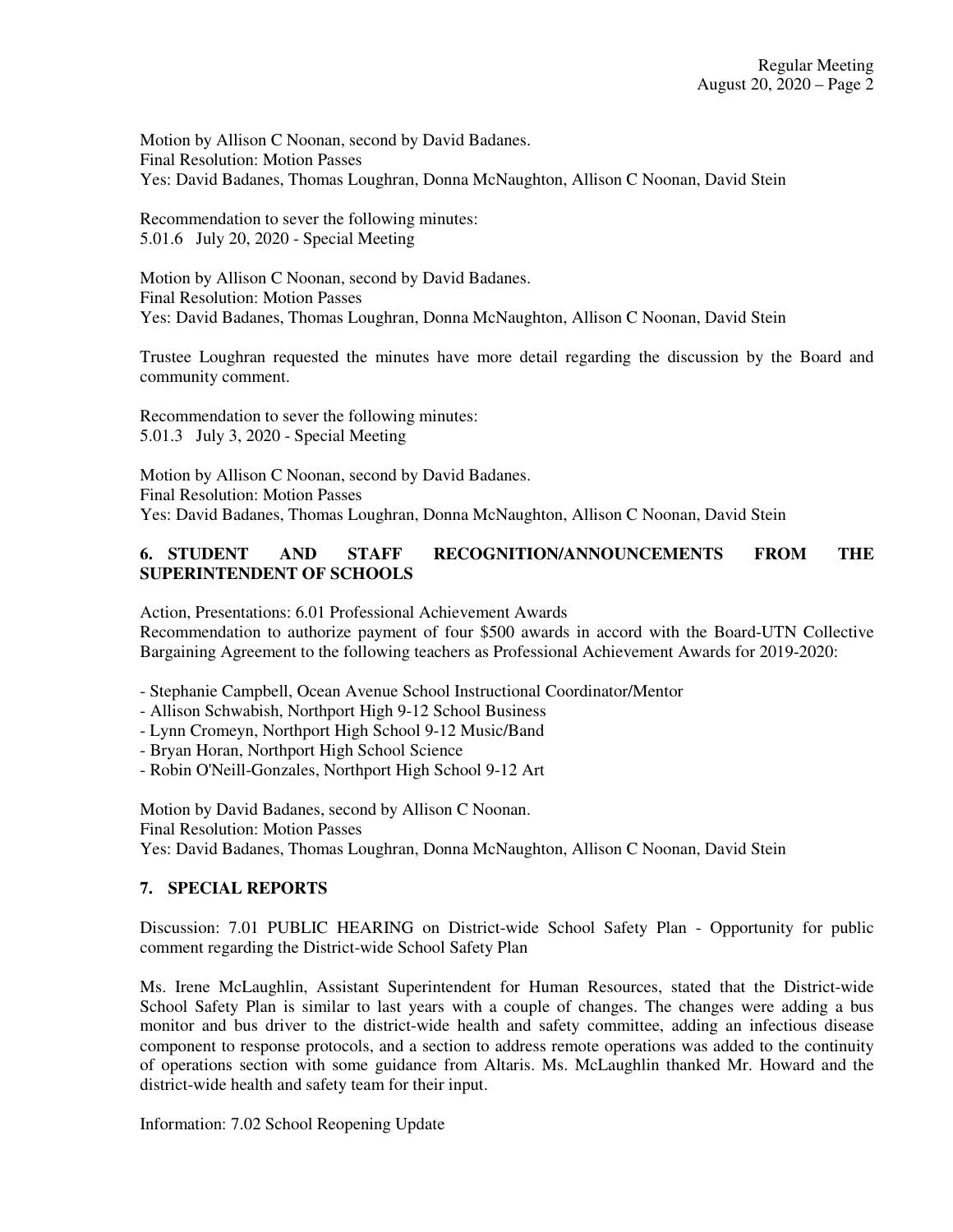Mr. Banzer recapped some of the activities going on regarding the reopening plan. In the past week several meetings were held, On August  $11<sup>th</sup>$  a general meeting was held, on August  $17<sup>th</sup>$  a faculty and staff meeting was held, on August 18<sup>th</sup> a special education and general meeting was held, and on August 19<sup>th</sup> a general meeting was held. A lot of feedback was received from parents and the district has been working diligently on updating the Q&A and will continue to provide updates, as this is an ever-changing situation.

Mr. Banzer stated that a slide he continually shows in his presentation is the guiding principles. The first guiding principal is the health and safety of students - adhere to state-level guidelines and safeguard the health and safety (physical & social-emotional) of our students, faculty and staff. The second guiding principal is instructional opportunities – maximize instructional opportunities for all students, and prioritize-person instruction to our youngest learners and those who need additional assistance to the extent possible. The third guiding principal is communication – maintain strong two-way communication with school community partners. The third guiding principal is flexibility – plan with flexibility in mind; the district will likely need to adjust due to changing conditions associated with COVID-19.

Mr. Banzer stated that more building specific information will be coming out from the principals regarding orientations, pickup and drop off, mask breaks, social distancing, and expectations of remote learners.

Information: 7.03 Future Study Committee Update

Mr. Banzer stated that the Future Study Committee has completed their study and it is available on the District's website. A full presentation of the report will take place at a workshop in September with the Board and members of the Future Study Committee.

There was a brief discussion by the Board and the idea that the Board will make a decision with regarding to the committee's recommendations for the 2021-2022 school year.

**8. COMMUNICATIONS** - Please Note: This is the opportunity for persons who had written letters to the Board.

There were no communications requiring Board action.

**9. PUBLIC COMMENT/PARTICIPATION** - Please Note: Community members are invited to share their questions, comments, or concerns with the School Board. Please email your questions to boe@northport.k12.ny.us

Name Comment Amy Connor Stated that other districts are live streaming their classes and asked why Parent Northport chose virtual with no live streaming except for Wednesdays when all students are virtual.

Mr. Banzer stated that each school district is unique with a unique set of circumstances so it is difficult to compare one to another. Understand challenges with remote but feel we can come up with a good strategy for both synchronous and asynchronous opportunities for students on days when they are not in. Held in high regard and didn't want to make any changes to what courses the district offered. We wanted students to have full course load, and in other districts there were some sacrifices there.

Robin O'Neill-Gonzales Thanked the Board for the Professional Achievement Award. Stated that NHS Art Teacher over 2,000 masks were delivered to local hospitals and front line workers, doctors and nurses, fire departments, EMTs, police officers and over 2,000 were delivered to the VA hospital. Ms. O'Neill-Gonzales thanked current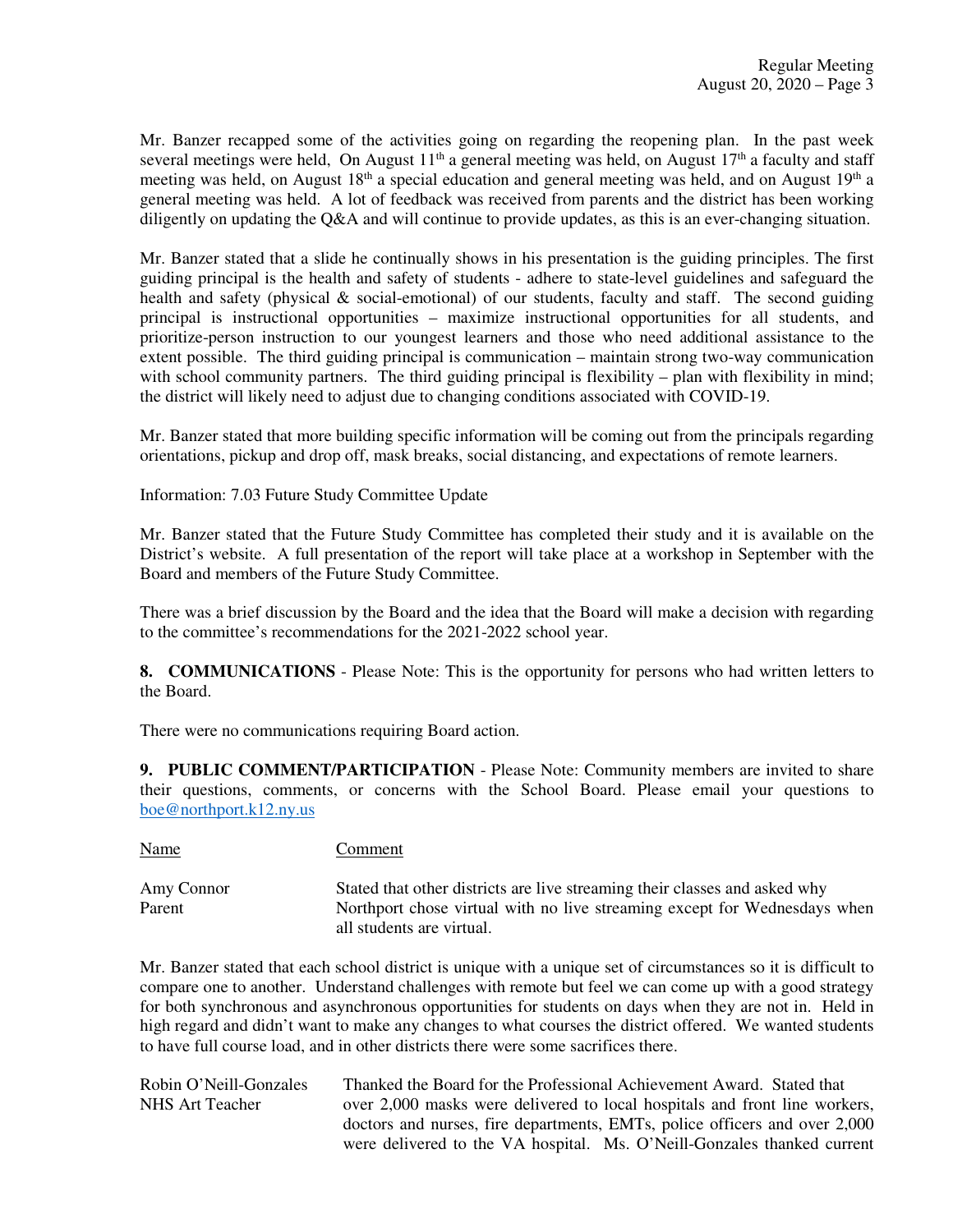and former students and members of the community for their donations of time and materials.

Tammie Topel Asked if the District paid for the Facebook ads on Stop LIPA Now page in Resident 2019, who approved the payment, was it voted on in public, who from the district was identified in the transaction, what PR firm was used for the ads. Stated that the comptroller opened an investigation on this matter and asked if a public meeting will be held on it. Stated that telling community members that we will be responsible for \$10,000-\$25,000 back taxes is very disingenuous. Should be telling not responsible for back taxes, county would be responsible for back taxes.

President Badanes stated that many of the questions deal with things that are potentially litigation based. Board will be responding to them in kind, and just because something appears in the Observer it is not necessarily true. There are many misrepresentations that have been stated in the Observer and otherwise. Even the statement that the comptroller has opened up an investigation is not exactly true. Perhaps the comptroller has been notified does not necessarily mean an investigation had been opened.

Trustee Stein stated that writer was a member of the Board of Education when the Stop LIPA Now Facebook page was created in an effort to advocate for the community. Asked Mr. Badanes if he had a conversation with anyone that would be able to suggest that you said that you were unaware of any such transaction. Mr. Badanes said not to his knowledge and certainly not to Ms. Topel.

### **10. SUPERINTENDENT'S REPORT, GENERAL - FOR BOARD ACTION**

Action: 10.01 Personnel Actions Report Recommendation to approve the attached Personnel Actions Report.

Motion by David Stein, second by David Badanes. Final Resolution: Motion Passes Yes: David Badanes, Thomas Loughran, Donna McNaughton, Allison C Noonan, David Stein

Action: 10.02 Schedule J - Committee on Special Education Recommendation to approve Schedule J - Committee on Special Education

Motion by David Stein, second by David Badanes. Final Resolution: Motion Passes Yes: David Badanes, Thomas Loughran, Donna McNaughton, Allison C Noonan, David Stein

### **11. SUPERINTENDENT'S REPORT, FINANCIAL - FOR BOARD ACTION**

Action: 11.01 BIDS Recommendation to take specified cation on the following BIDS:

### LONG ISLAND FOOD SERVICE DIRECTOR'S ASSOCIATION COOPERATIVE:

- 11.01.1 AWARD: Dairy
- 11.01.2 AWARD: Frozen Foods
- 11.01.3 AWARD: Grocery
- 11.01.4 AWARD: Meat
- 11.01.5 AWARD: Ice Cream
- 11.01.6 AWARD: Drinks/Coffee
- 11.01.7 AWARD: Paper, Disposable & Cleaning Supplies
- 11.01.8 AWARD: Compliant Snacks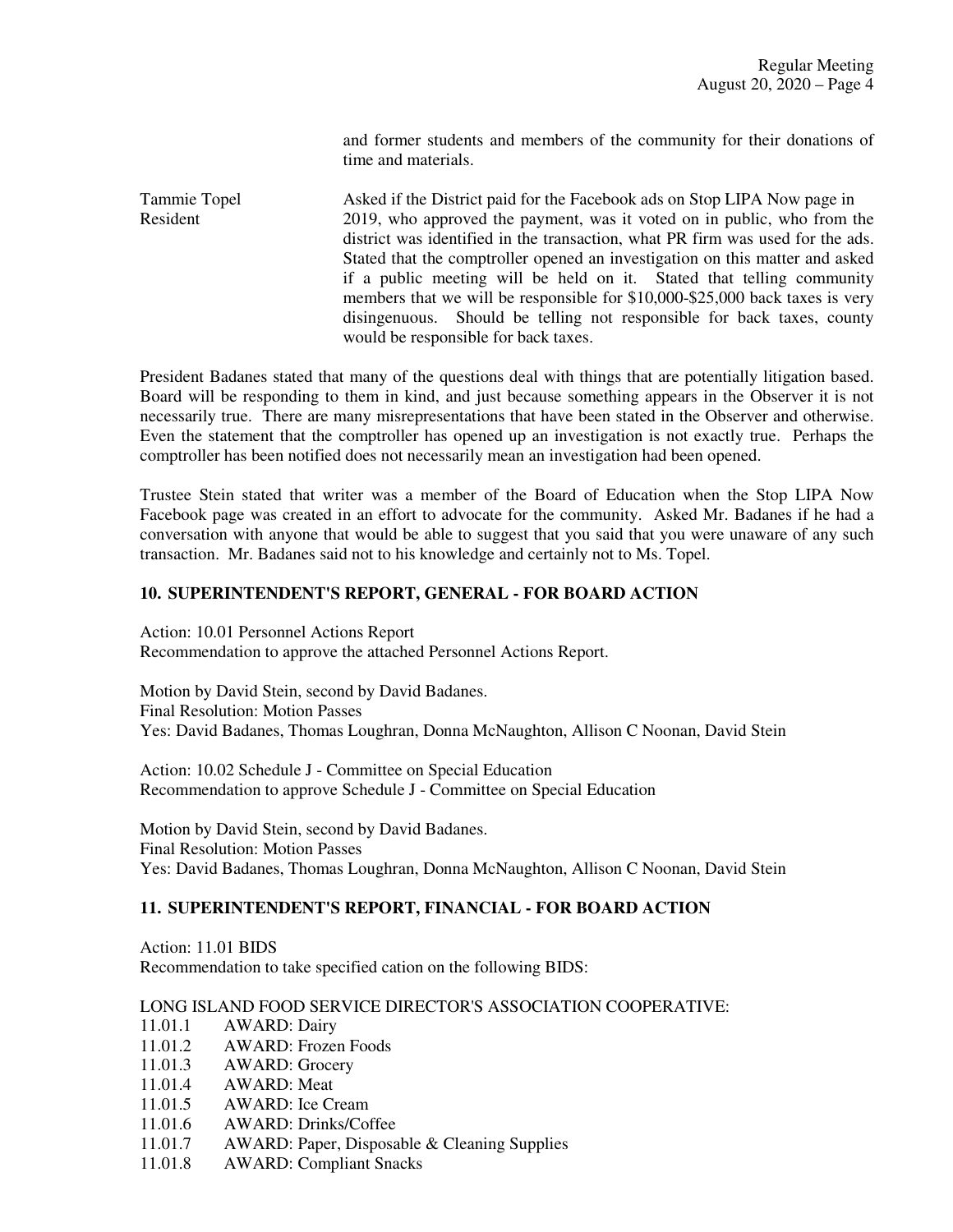- 11.01.9 AWARD: Non-Compliant Snacks
- 11.01.10 AWARD: Bread
- 11.01.11 AWARD: Bagels
- 11.01.12 AWARD: Small Wares
- 11.01.13 AWARD: Large Equipment

Motion by Thomas Loughran, second by David Badanes. Final Resolution: Motion Passes Yes: David Badanes, Thomas Loughran, Donna McNaughton, Allison C Noonan, David Stein

Action: 11.02 Wappingers CSD Contract for 2018-19 Interscholastic Reconditioning/Replacement Sports Equipment Bid #B190044 Three (3) Renewable Contract

Recommendation to approve the following resolution to authorize piggybacking on the Wappingers CSD Contract for 2018-10 Interscholastic Reconditioning/Replacement Sports Equipment Bid #B190044 Three (3) Renewable Contract (Riddell to clean and repair athletic equipment)

"WHEREAS, the Wappingers CSD has made available to other municipalities a contract for Interscholastic Reconditioning/Replacement Sports Equipment; and

WHEREAS, said contract for Interscholastic Reconditioning/Replacement Sports Equipment, was let for bid consistent with the requirements of General Municipal Law, section 103; and

WHEREAS, the Northport-East Northport U.F.S.D. is permitted to utilize said contract in accordance with the terms and conditions of the bid and requirements of General Municipal Law, section 103; and

NOW, THEREFORE, BE IT RESOLVED, that the Board of Education hereby authorizes the purchase of Interscholastic Reconditioning/Replacement Sports Equipment, from Wappingers CSD contract in accordance with the requirements of General Municipal Law, section 103."

Motion by Thomas Loughran, second by David Badanes. Final Resolution: Motion Passes Yes: David Badanes, Thomas Loughran, Donna McNaughton, Allison C Noonan, David Stein

Action: 11.03 Malverne CSD Consortium Contract for Carpet and Tile Installation Recommendation to approve the following resolution to authorize piggybacking on the Malvern CSD Consortium Contract for Carpet and Tile Installation (to use Parson's Commercial for flooring at NHS Fine Arts classroom)

"WHEREAS, the Malverne CSD has made available to other municipalities a contract for Carpet & Tile Installation; and

WHEREAS, said contract for Carpet & Tile Installation, was let for bid consistent with the requirements of General Municipal Law, section 103; and

WHEREAS, the Northport-East Northport U.F.S.D. is permitted to utilize said contract in accordance with the terms and conditions of the bid and requirements of General Municipal Law, section 103; and

NOW, THEREFORE, BE IT RESOLVED, that the Board of Education hereby authorizes the purchase of Carpet & Tile Installation, from the Malverne CSD contract in accordance with the requirements of General Municipal Law, section 103."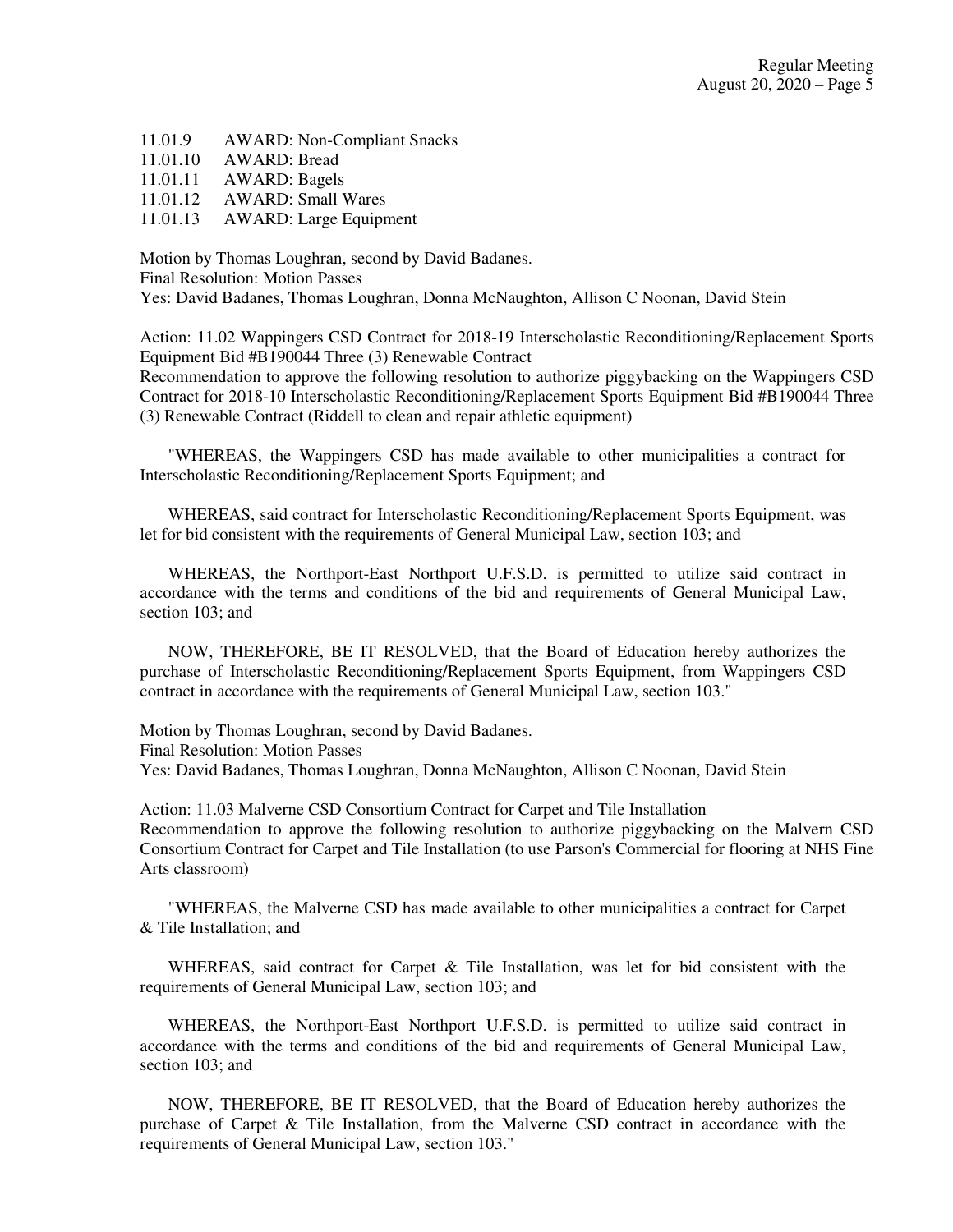Motion by Thomas Loughran, second by David Badanes. Final Resolution: Motion Passes Yes: David Badanes, Thomas Loughran, Donna McNaughton, Allison C Noonan, David Stein

Action: 11.04 Surplus Equipment

Recommendation to declare the attached list of equipment owned by the School District that is outdated and no longer cost effective to retain and maintain as surplus and dispose of according to Board Policy.

Motion by Thomas Loughran, second by David Badanes. Final Resolution: Motion Passes Yes: David Badanes, Thomas Loughran, Donna McNaughton, Allison C Noonan, David Stein

Action: 11.05 Nassau-Suffolk School Boards Association, Inc. Recommendation to approve the 2020-2021 Annual Membership Dues for the Nassau-Suffolk School Boards Association, Inc.

Motion by Thomas Loughran, second by David Badanes. Final Resolution: Motion Passes Yes: David Badanes, Thomas Loughran, Donna McNaughton, Allison C Noonan, David Stein

Action: 11.06 Global Compliance Network, Inc.

Recommendation to approve a Supplementary Education Services Agreement between the Northport-East Northport Union Free School District and Global Compliance Network, Inc., in the amount of \$1,400 for Internet Based Compliance Training from September 1, 2020 - August 31, 2021 (HR)

Motion by Thomas Loughran, second by David Badanes. Final Resolution: Motion Passes Yes: David Badanes, Thomas Loughran, Donna McNaughton, Allison C Noonan, David Stein

Action: 11.07 Stop & Shop A+ School Rewards Program - Bellerose Avenue Elementary School Recommendation to approve the following resolution:

"RESOLVED, that the Board of Education accept the donation of \$1,290.27 from Retail Business Services (Stop & Shop A+ Rewards) toward the purchase of classroom supplies for Bellerose Avenue Elementary School and increase the 2020-2021 budget code A2110.5030.17.0200 by \$1,290.27 for this purpose.

RESOLVED, that the Board of Education hereby approves an increase in the revenue code A2705 of the 2020-2021 budget by \$1,290.27 with the understanding that this increase in revenue is the result of the Bellerose Avenue Elementary School participation in the Stop and Shop A+ School Rewards Program."

Motion by Thomas Loughran, second by David Badanes. Final Resolution: Motion Passes Yes: David Badanes, Thomas Loughran, Donna McNaughton, Allison C Noonan, David Stein

Action: 11.08 Robert Lee Fink - Long Island Rescue Services, Inc.

Recommendation to approve a Supplementary Education Services Agreement between the Northport-East Northport Union Free School District and Robert Lee Fink - Long Island Rescue Services, Inc., in an amount not to exceed \$6,000 for CPR Course Completion Cards and Instructor Renewals (PE/Health/Athletics)

Motion by Thomas Loughran, second by David Badanes. Final Resolution: Motion Passes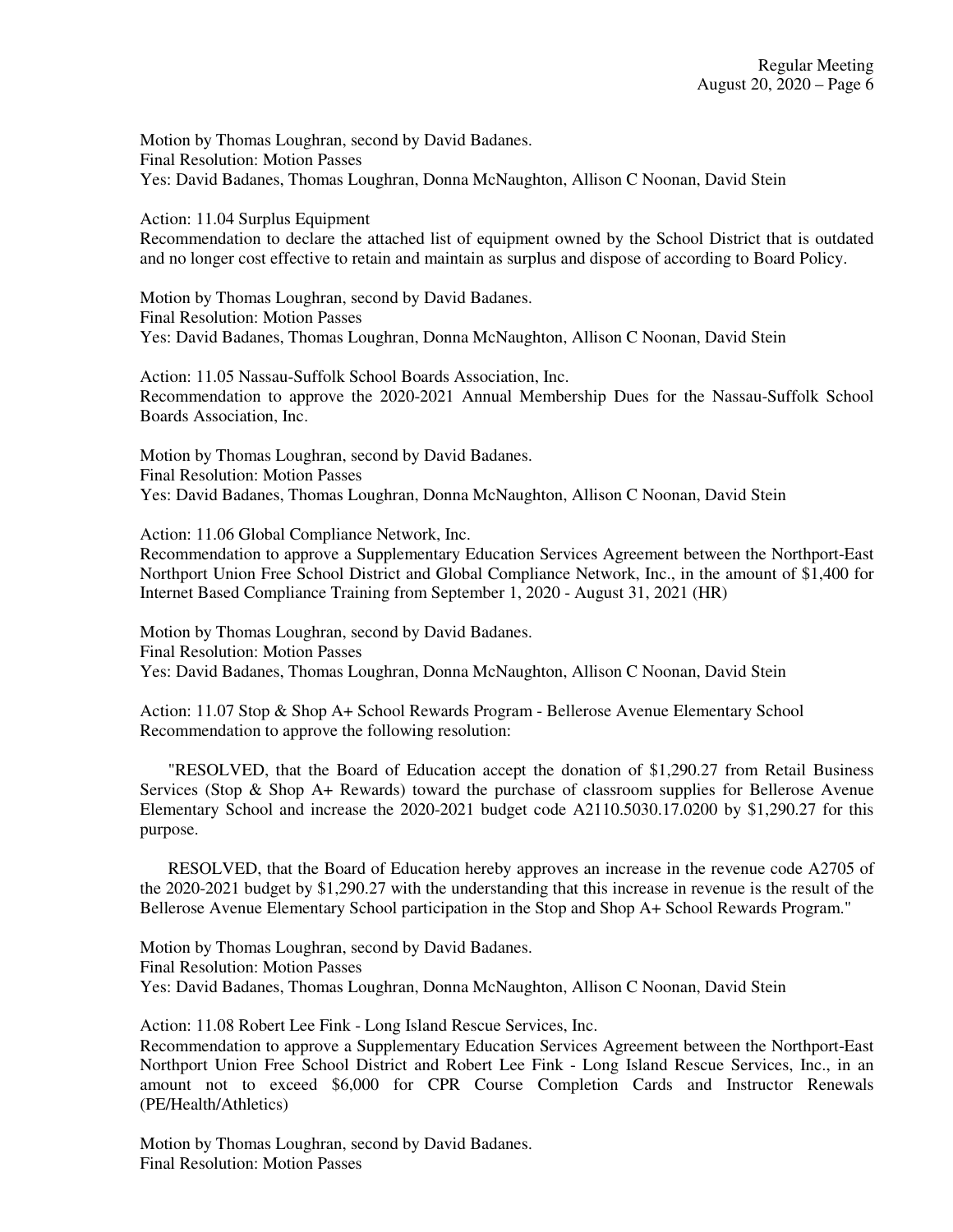Yes: David Badanes, Thomas Loughran, Donna McNaughton, Allison C Noonan, David Stein

Action: 11.09 Orlin & Cohen Orthopedic Group

Recommendation to approve a Supplementary Education Services Agreement between the Northport-East Northport Union Free School District and Orlin & Cohen Orthopedic Group, in an amount not to exceed \$6,300 for medical coverage provided for home football games at high school and middle schools for the 2020-2021 school year (PE/Health/Athletics)

Motion by Thomas Loughran, second by David Badanes. Final Resolution: Motion Passes Yes: David Badanes, Thomas Loughran, Donna McNaughton, Allison C Noonan, David Stein

Action: 11.10 Dr. Christopher S. Byron

Recommendation to approve a Supplementary Education Services Agreement between the Northport-East Northport Union Free School District and Dr. Christopher S. Byron, for a total not to exceed \$7,500, for inspection of AEDs, QC, Certifications in CPR/AED, First Aid, Emergency First Response and related courses (PE/Health/Athletics)

Motion by Thomas Loughran, second by David Badanes. Final Resolution: Motion Passes Yes: David Badanes, Thomas Loughran, Donna McNaughton, Allison C Noonan, David Stein

Action: 11.11 Change Orders

Recommendation to approve the following Change Orders:

- 11.11.1 Change Order No. 1, SED No.: 58-04-04-03-0-003-026, East Northport Middle School, Contract No. 2 - Athletic Field Reconstruction, addition in the amount of \$34,997.60
- 11.11.2 Change Order No. 1, SED No.: 58-04-04-03-0-009-017, Pulaski Road Elementary School, Contract No. 4B - HVAC Reconstruction, deduction in the amount of \$15,405.00

Motion by Thomas Loughran, second by David Badanes. Final Resolution: Motion Passes Yes: David Badanes, Thomas Loughran, Donna McNaughton, Allison C Noonan, David Stein

Action: 11.12 Youth Directions and Alternatives C.Y.A. Inc.

Recommendation to authorize the Board President to execute an Agreement between the Board of Education of the Northport-East Northport Union Free School District and Youth Directions and Alternatives C.Y.A. Inc. in the amount of \$32,000 for the 2020-2021 school year (\$4,000.00 for general services as stated in the contract, and \$28,000.00 for the employment of a full time Street Outreach Worker and Youth Worker)

Motion by Thomas Loughran, second by David Badanes. Final Resolution: Motion Passes Yes: David Badanes, Thomas Loughran, Donna McNaughton, Allison C Noonan, David Stein

Action: 11.13 South Huntington UFSD Disclosure and Consent Agreement Recommendation to approve the following resolution:

"BE IT RESOVLED, that the Board of Education of the Northport-East Northport Union Free School District hereby approves the Disclosure and Consent Agreement in the form attached hereto; and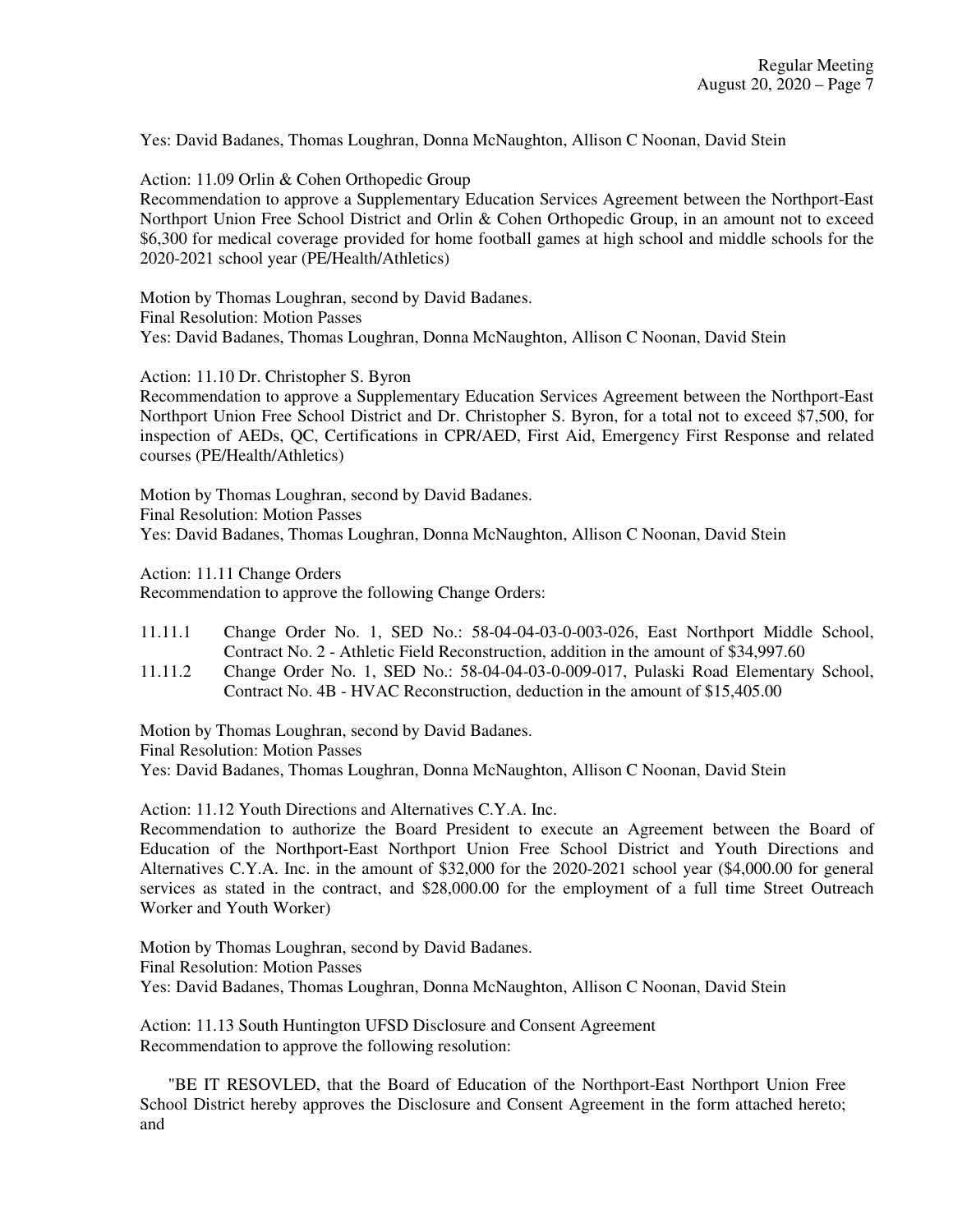BE IT FURTHER RESOLVED, that the Board of Education of the Northport-East Northport Union Free School District hereby authorizes the Board President to execute said Disclosure and Consent Agreement and any other documents necessary to effectuate said agreement on behalf of the Board of Education of the Northport-East Northport Union Free School District"

Motion by Thomas Loughran, second by David Badanes. Final Resolution: Motion Passes Yes: David Badanes, Thomas Loughran, Donna McNaughton, Allison C Noonan, David Stein

Action: 11.14 Health Source Group, Inc. Recommendation to approve a 2020-2021 Agreement between the Northport-East Northport Union Free School District and Health Source Group, Inc. for skilled nursing staff services (SSS)

Motion by Thomas Loughran, second by David Badanes. Final Resolution: Motion Passes Yes: David Badanes, Thomas Loughran, Donna McNaughton, Allison C Noonan, David Stein

Action: 11.15 Top Grade Recommendation to approve a 2020-2021 Agreement between the Northport-East Northport Union Free School District and Top Grade for academic tutoring (SSS)

Motion by Thomas Loughran, second by David Badanes. Final Resolution: Motion Passes Yes: David Badanes, Thomas Loughran, Donna McNaughton, Allison C Noonan, David Stein

Action: 11.16 Harborfields Central School District Recommendation to approve a 2020-2021 Special Education Services Contract between the Board of

Education of the Northport-East Northport Union Free School District and the Board of Education of the Harborfields Central School District (Spec. Ed.)

Motion by Thomas Loughran, second by David Badanes. Final Resolution: Motion Passes Yes: David Badanes, Thomas Loughran, Donna McNaughton, Allison C Noonan, David Stein

Action: 11.17 SCO Family of Services/the Christopher School Recommendation to approve a 2020-2021 Agreement between the Northport-East Northport Union Free School District and SCO Family of Services/The Christopher School (Spec. Ed.)

Motion by Thomas Loughran, second by David Badanes. Final Resolution: Motion Passes Yes: David Badanes, Thomas Loughran, Donna McNaughton, Allison C Noonan, David Stein

Action: 11.18 Lisa French Recommendation to approve a 2020-2021 Agreement between the Northport-East Northport Union Free School District and Lisa French for consultant services for visually impaired students (Spec. Ed.)

Motion by Thomas Loughran, second by David Badanes. Final Resolution: Motion Passes Yes: David Badanes, Thomas Loughran, Donna McNaughton, Allison C Noonan, David Stein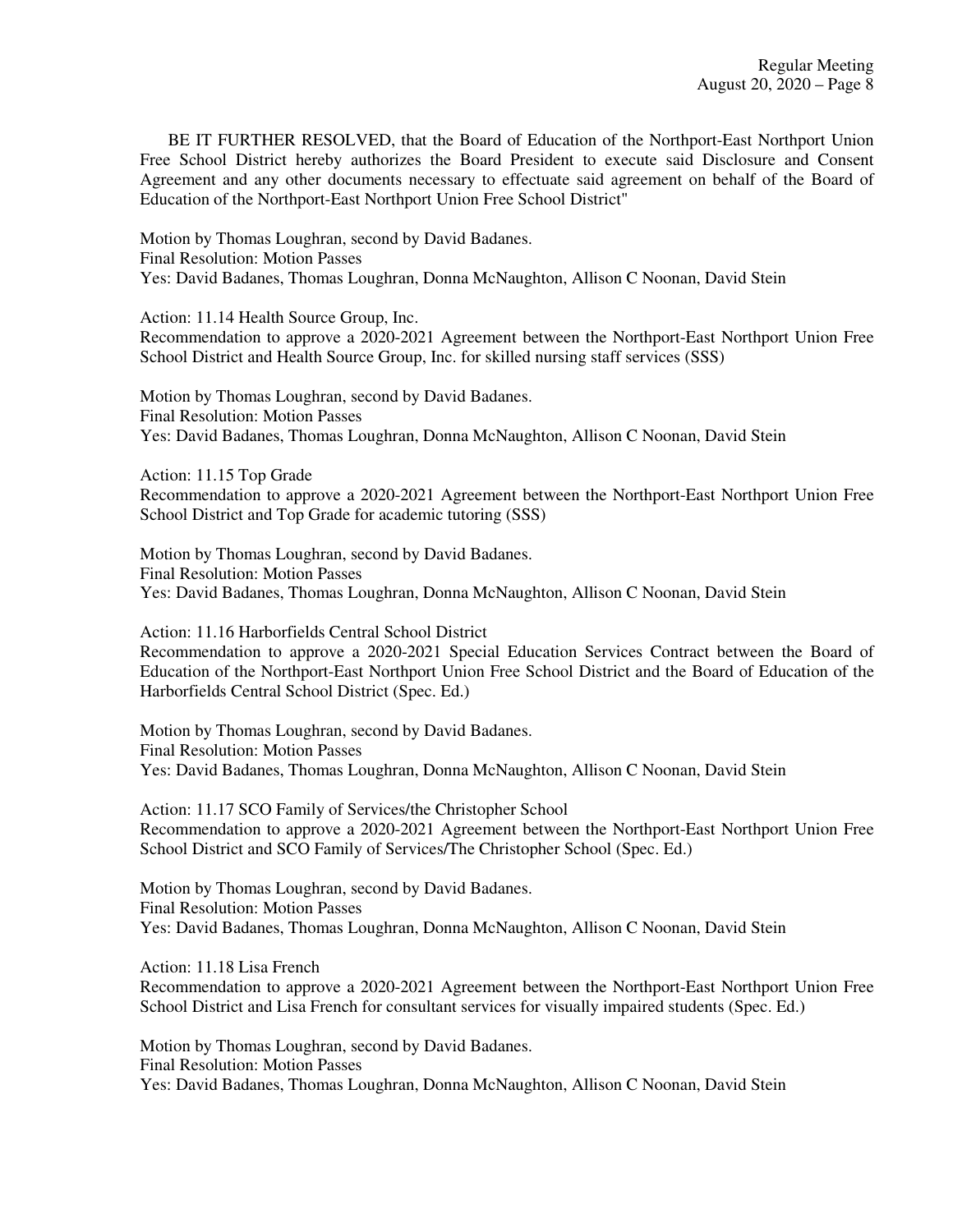Action: 11.19 Helping Hands Licensed Behavior Analyst Services, PLLC

Recommendation to approve a 2020-2021 Agreement between the Northport-East Northport Union Free School District and Helping Hands Licensed Behavior Analyst Services, PLLC for academic tutoring (Spec. Ed.)

Motion by Thomas Loughran, second by David Badanes. Final Resolution: Motion Passes Yes: David Badanes, Thomas Loughran, Donna McNaughton, Allison C Noonan, David Stein

Action: 11.20 Helping Hands Licensed Behavior Analyst Services, PLLC Recommendation to approve a 2020-2021 Agreement between the Northport-East Northport Union Free School District and Helping Hands Licensed Behavior Analyst Services, PLLC for related services (Spec. Ed.)

Motion by Thomas Loughran, second by David Badanes. Final Resolution: Motion Passes Yes: David Badanes, Thomas Loughran, Donna McNaughton, Allison C Noonan, David Stein

Action: 11.21 Pediatric Neuropsychology Associates Recommendation to approve a 2020-2021 Agreement between the Northport-East Northport Union Free School District and Pediatric Neuropsychology Associates for neuropsychological evaluation services (Spec. Ed.)

Motion by Thomas Loughran, second by David Badanes. Final Resolution: Motion Passes Yes: David Badanes, Thomas Loughran, Donna McNaughton, Allison C Noonan, David Stein

Action: 11.22 Mill Neck Interpreter Service Recommendation to approve a 2020-2021 Agreement between the Northport-East Northport Union Free School District and Mill Neck Interpreter Service for providing related services (Spec. Ed.)

Motion by Thomas Loughran, second by David Badanes. Final Resolution: Motion Passes Yes: David Badanes, Thomas Loughran, Donna McNaughton, Allison C Noonan, David Stein

Action: 11.23 Hilary Gomes, Ph.D. Recommendation to approve a 2020-2021 Agreement between the Northport-East Northport Union Free School District and Hilary Gomes, Ph.D. for providing neuropsychological evaluation services (Spec. Ed.)

Motion by Thomas Loughran, second by David Badanes. Final Resolution: Motion Passes Yes: David Badanes, Thomas Loughran, Donna McNaughton, Allison C Noonan, David Stein

Action: 11.24 Linda S. LaMarca, Ph.D., ABPP-CN Recommendation to approve a 2020-2021 Agreement between the Northport-East Northport Union Free School District and Linda S. LaMarca, Ph.D., ABPP-CN for providing evaluations (Spec. Ed.)

Motion by Thomas Loughran, second by David Badanes. Final Resolution: Motion Passes Yes: David Badanes, Thomas Loughran, Donna McNaughton, Allison C Noonan, David Stein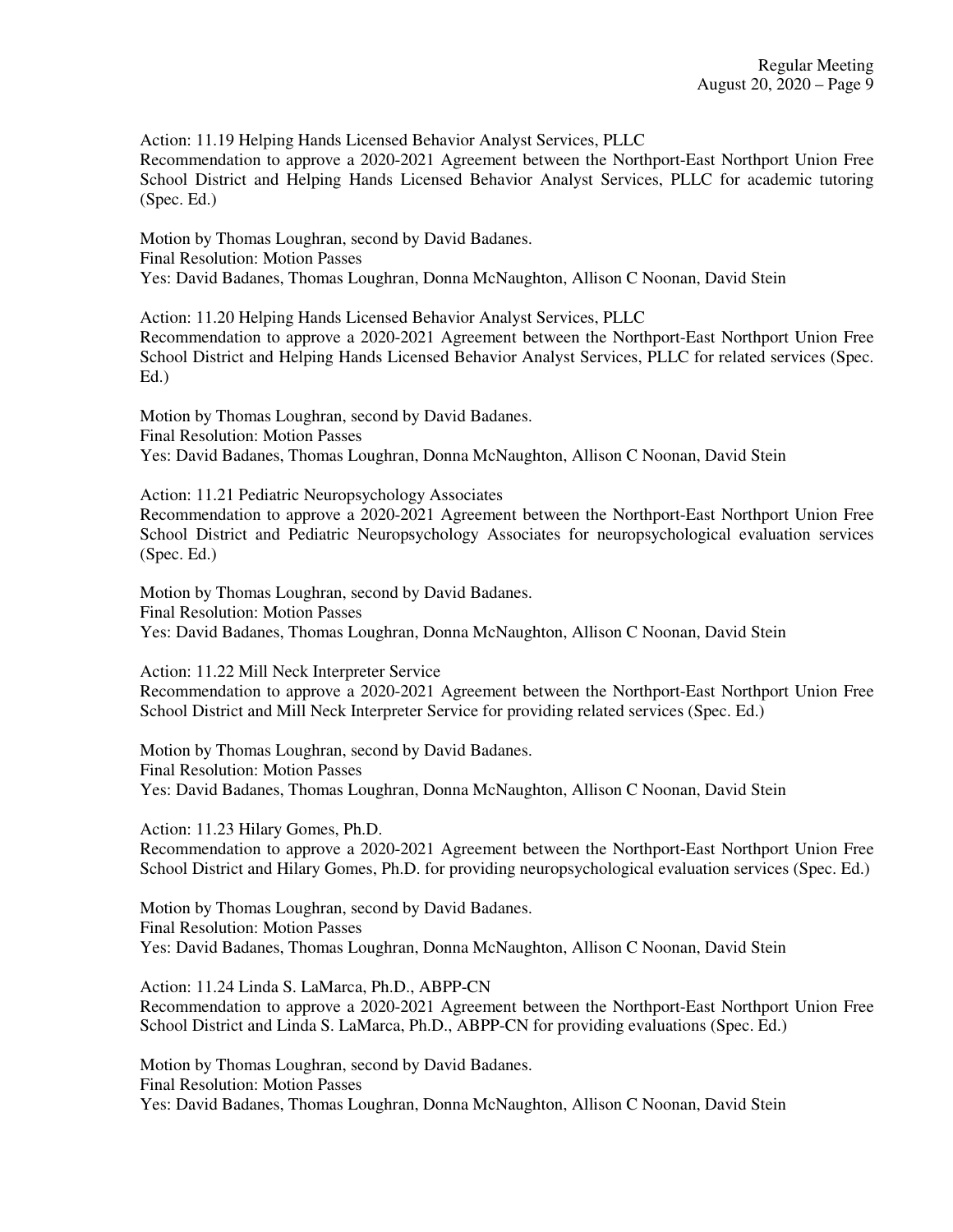Action: 11.25 Da Vinci Education & Research, LLC

Recommendation to approve a 2020-2021 Agreement between the Northport-East Northport Union Free School District and Da Vinci Education & Research, LLC to provide staff development to teachers (Spec. Ed.)

Motion by Thomas Loughran, second by David Badanes. Final Resolution: Motion Passes Yes: David Badanes, Thomas Loughran, Donna McNaughton, Allison C Noonan, David Stein

Action: 11.26 Licensed Applied Behavior Analyst Group d/b/a Autism Behavior Consulting Recommendation to approve a 2020-2021 Agreement between the Northport-East Northport Union Free School District and Licensed Applied Behavior Analyst Group d/b/a Autism Behavior Consulting for providing related services (Spec. Ed.)

Motion by Thomas Loughran, second by David Badanes. Final Resolution: Motion Passes Yes: David Badanes, Thomas Loughran, Donna McNaughton, Allison C Noonan, David Stein

Action: 11.27 Anderson Center for Autism Recommendation to approve a 2019-2020 Agreement for Receipt of IDEA Flow-Through Funding Allocations between the Board of Education of the Northport-East Northport Union Free School District and Anderson Center for Autism (Spec. Ed.)

Motion by Thomas Loughran, second by David Badanes. Final Resolution: Motion Passes Yes: David Badanes, Thomas Loughran, Donna McNaughton, Allison C Noonan, David Stein

Action: 11.28 Claims Auditor's Warrants and Schedule of Claims Recommendation to approve the Claims Auditor's Report for Warrants and Schedule of Claims for payments dated:

June 12, 2020 (Payroll Trust & Agency Warrant), June 15, 2020 (Accounts Payable Warrant), June 26, 2020 (Payroll Trust & Agency Warrant), June 30, 2020 (Payroll Trust & Agency Warrant), June 30, 2020 (Accounts Payable Warrant), June 2020 (Claims Audit Report)

Motion by Thomas Loughran, second by David Badanes. Final Resolution: Motion Passes Yes: David Badanes, Thomas Loughran, Donna McNaughton, Allison C Noonan, David Stein

Action: 11.29 Treasurer's Report and Monthly Summary of Receipts and Disbursements Recommendation to approve the Treasurer's Report and Monthly Summary of Receipts and Disbursements:

11.29.1 Treasurer's Report for the period June 1, 2020 through June 30, 2020

11.29.2 Monthly Summary of Receipts and Disbursements for June 2020

Motion by Thomas Loughran, second by David Badanes.

Final Resolution: Motion Passes

Yes: David Badanes, Thomas Loughran, Donna McNaughton, Allison C Noonan, David Stein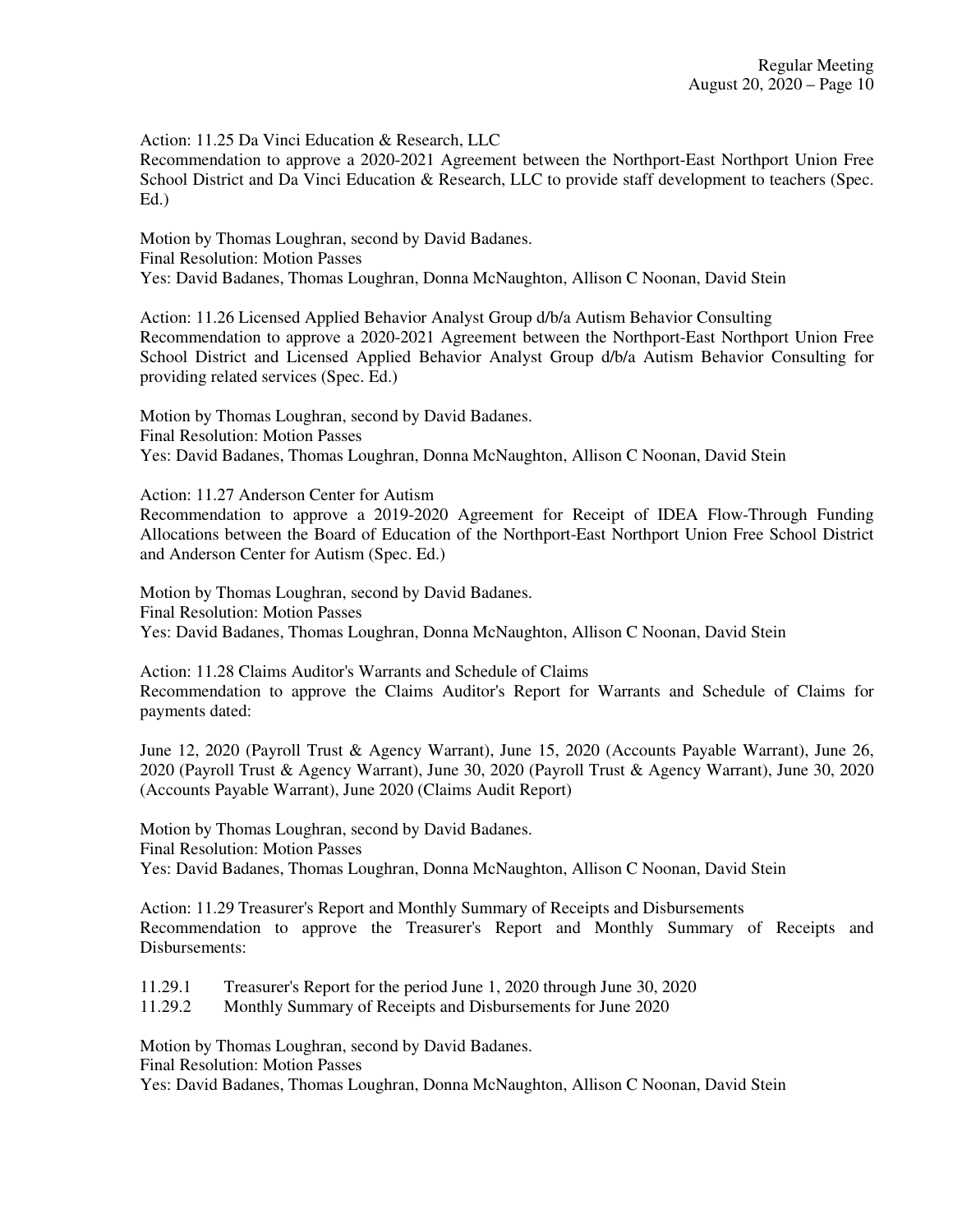Action: 11.30 Schedule of Investments Recommendation to approve the Schedule of Investments as of June 30, 2020

Motion by Thomas Loughran, second by David Badanes. Final Resolution: Motion Passes Yes: David Badanes, Thomas Loughran, Donna McNaughton, Allison C Noonan, David Stein

Action: 11.31 Collateral Schedule Recommendation to approve the Collateral Schedule as of June 30, 2020

Motion by Thomas Loughran, second by David Badanes. Final Resolution: Motion Passes Yes: David Badanes, Thomas Loughran, Donna McNaughton, Allison C Noonan, David Stein

Action: 11.32 Bank Reconciliation Recommendation to approve the Bank Reconciliation Report for the Month Ended June 30, 2020

Motion by Thomas Loughran, second by David Badanes. Final Resolution: Motion Passes Yes: David Badanes, Thomas Loughran, Donna McNaughton, Allison C Noonan, David Stein

Action: 11.33 General Fund Projected Cash Flow Statement Recommendation to approve the General Fund Projected Cash Flow Statement for the year ending 2019- 2020, Actual Data July 1, 2019 - June 30, 2020

Motion by Thomas Loughran, second by David Badanes. Final Resolution: Motion Passes Yes: David Badanes, Thomas Loughran, Donna McNaughton, Allison C Noonan, David Stein

Action: 11.34 Quarterly Student Activity Accounts Report Recommendation to approve the following Quarterly Student Activity Account Reports for the period April 1, 2020 - June 30, 2020:

- 11.34.1 Northport High School
- 11.34.2 East Northport Middle School
- 11.34.3 Northport Middle School

Motion by Thomas Loughran, second by David Badanes. Final Resolution: Motion Passes Yes: David Badanes, Thomas Loughran, Donna McNaughton, Allison C Noonan, David Stein

Action: 11.35 Transfer of General Fund Appropriations Recommendation to approve Transfer of General Fund Appropriations in the 2019-2020 fiscal year (\$2,412,002.04)

Motion by Thomas Loughran, second by David Badanes. Final Resolution: Motion Passes Yes: David Badanes, Thomas Loughran, Donna McNaughton, Allison C Noonan, David Stein

Action: 11.36 Transfer of School Lunch Fund Appropriations Recommendation to approve Transfer of School Lunch Fund Appropriations in 2019-2020 fiscal year (\$37,100.00)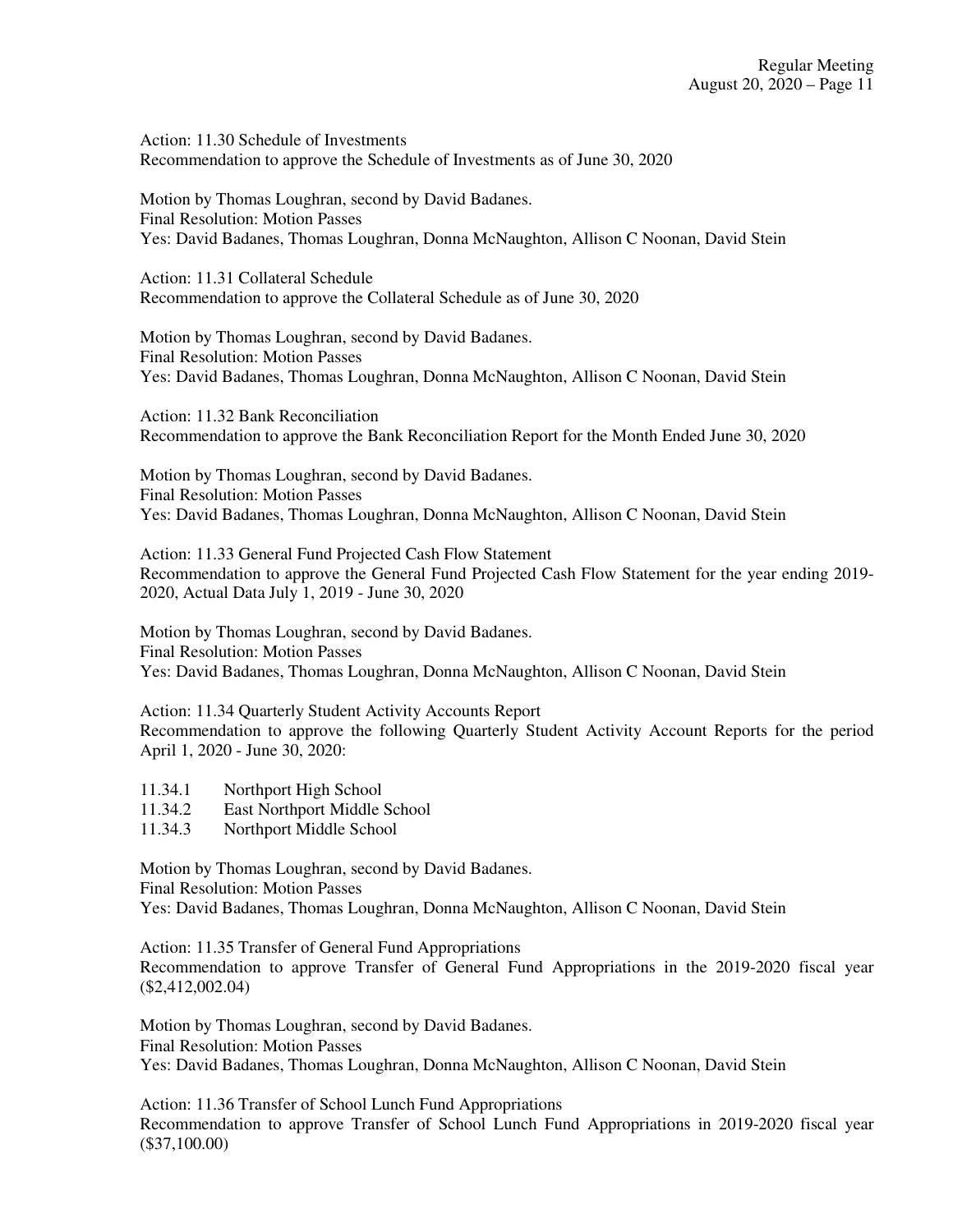Motion by Thomas Loughran, second by David Badanes. Final Resolution: Motion Passes Yes: David Badanes, Thomas Loughran, Donna McNaughton, Allison C Noonan, David Stein

Action: 11.37 Transfer of Capital Fund Appropriations Recommendation to approve Transfer of Capital Fund Appropriations in the 2019-2020 fiscal year (\$356,829.00)

Motion by Thomas Loughran, second by David Badanes. Final Resolution: Motion Passes Yes: David Badanes, Thomas Loughran, Donna McNaughton, Allison C Noonan, David Stein

Action: 11.38 Transfer of General Fund Appropriations Recommendation to approve Transfer of General Fund Appropriations in the 2020-2021 fiscal year (\$482,749.00)

Motion by Thomas Loughran, second by David Badanes. Final Resolution: Motion Passes Yes: David Badanes, Thomas Loughran, Donna McNaughton, Allison C Noonan, David Stein

# **12. SUPERINTENDENT'S REPORT - FOR INFORMATION ONLY**

Information: 12.01 Budget Transfers for the period June 30, 2020 through July 7, 2020 - As per Board Policy #6150 all transfers between salary codes up to \$25,000 and transfers between all other codes up to \$10,000 are to be reported to the Board of Education as an information item

### **13. UNFINISHED BUSINESS**

Discussion: 13.01 Reinstatement of Policy Committee

The Board will discussion the charge of the policy committee at the next Board meeting.

## **14. NEW BUSINESS**

**15. ADJOURNMENT** - Board policy requires adjournment by 10:30 pm, unless meeting is extended by vote.

Information: 15.01 Upcoming Meetings

REGULAR MEETING Thursday, September 3, 2020 7:00 p.m. William J. Brosnan School

REGULAR MEETING Thursday, September 17, 2020 7:00 p.m. William J. Brosnan School

REGULAR MEETING Thursday, October 1, 2020 7:00 p.m. William J. Brosnan School